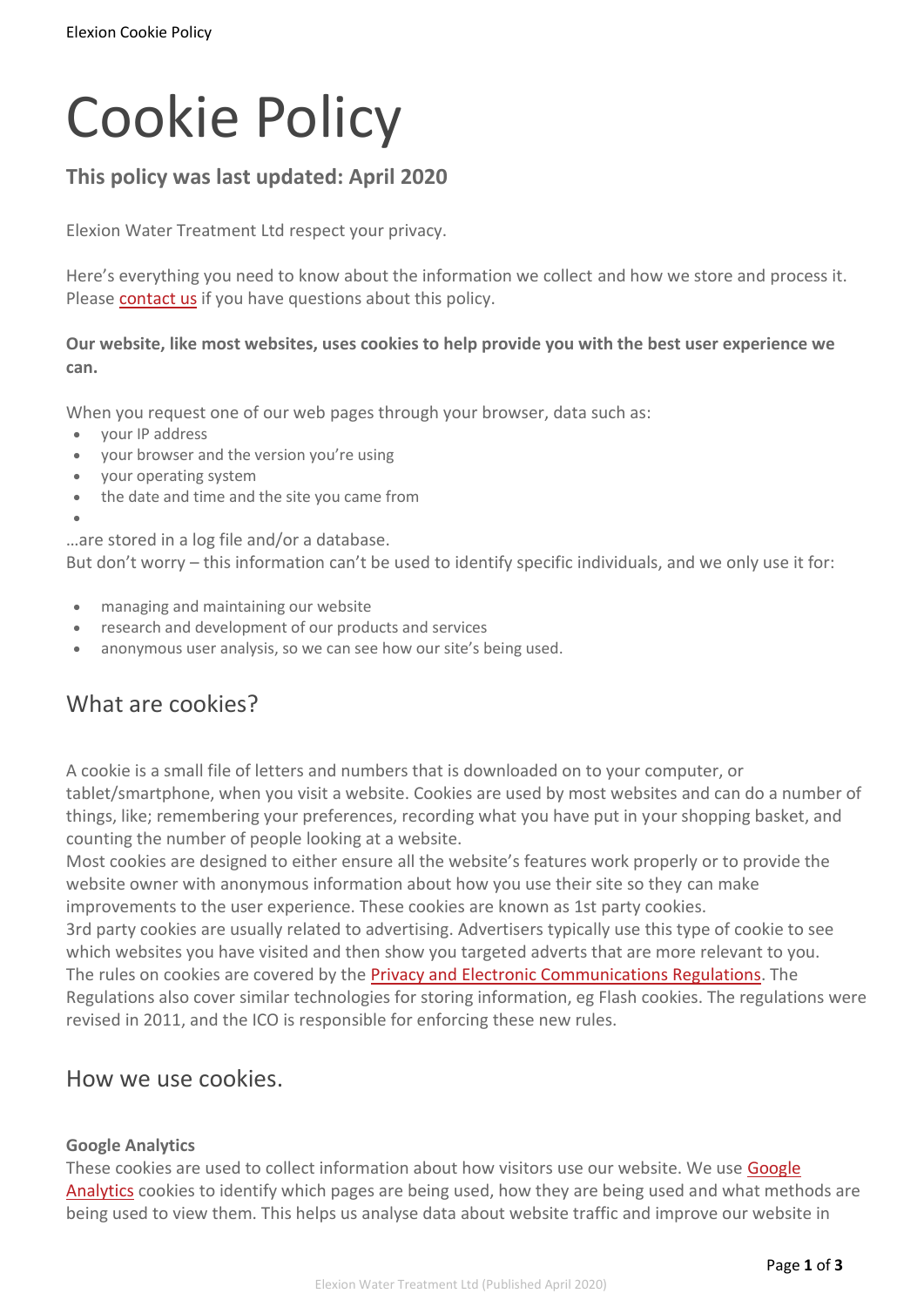order to tailor it to customer needs. We only use this information for statistical analysis purposes and this does **not** include any personally identifiable information.

What we **don't** do:

- Remember or store any personally identifiable information
- Send information to other websites
- Record your visit so advertising on other websites is more relevant to you.

For more information regarding Google Analytics and your data privacy please visit: <http://www.google.com/intl/en/policies/privacy/>

To opt out of being tracked by Google Analytics across all websites visit <http://tools.google.com/dlpage/gaoptout>

#### **Social Sharing**

Our website also makes use of social sharing buttons so you can easily 'like' or 'share' our content on the likes of Facebook and Twitter. The privacy implications on this will vary from social network to social network and will be dependent on the privacy settings you have chosen on these networks.

A cookie in no way gives us access to your computer or any information about you, other than the data you choose to share with us on our contact forms or customer feedback areas. If you do not wish these cookies to be tracked you can disable them in your browser, but this may negatively affect your experience on the site.

## What do the new rules mean?

The rules require in most cases that websites wanting to use cookies get your consent. In most cases 'implied consent' is considered to be acceptable providing the website owner takes all reasonable steps to ensure the website user is aware cookies are being set and how to disable them.

## How will these new rules impact on me when I use the internet?

As organisations start to comply with these rules you are likely to start to see more information about cookies on sites and be given more choices about these cookies. This might include, for example, being asked to agree to a cookie being used for a particular service, such as remembering your preferences on a site.

Organisations will need to decide on the best way to provide clear information about cookies and to give people using their websites the right choices. They will also want to make sure that these changes do not adversely affect the experience of people using the internet. This should ensure they find a solution which meets the requirements in a way that works well for their site and meets the needs of people using it.

## How can I control my cookies?

#### **Browser controls**

You can use your web browser (eg Internet Explorer) to:

- delete all cookies
- block all cookies
- allow all cookies
- block third-party cookies